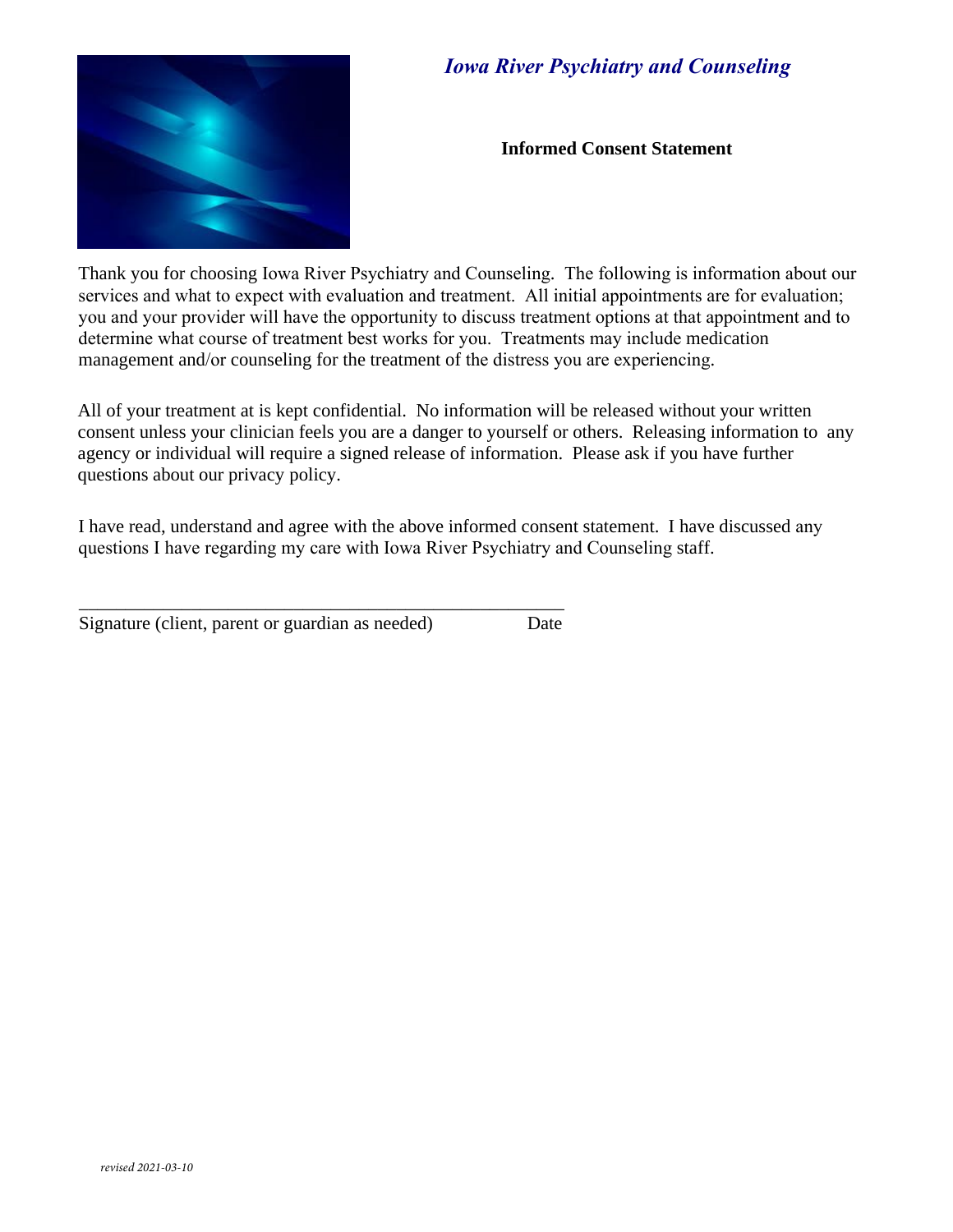

# *Iowa River Psychiatry and Counseling*

585 West Cherry Street North Liberty, Iowa 52317 *tel: 319-665-4724 fax: 319-626-2856 email scottstuartmd@outlook.com*

#### **Patient Information and Office Policies**

Welcome to Iowa River Psychiatry and Counseling. We are glad you chose to receive care from us. We are committed to providing treatment in a professional, courteous and timely manner.

**Confidentiality:** Your confidentiality is one of our highest priorities. We are required by law to provide you a copy of specific privacy policies. These policies were enacted under the legislation called HIPAA (*Health Insurance Portability and Accountability Act).* You can find this information at *https://www.hhs.gov/hipaa/for-professionals/privacy/ laws-regulations/index.html* as well as a useful summary at *https://www.hhs.gov/sites/default/files/ privacysummary.pdf?language=es*. This summary document is also on our website.

**Insurance Payments:** It is your responsibility to know who administrates your mental health benefits under your insurance policy. **Please contact your insurance company for authorization to receive treatment.** Insurance companies often require *preauthorization* for mental health related services. As a courtesy, we will make reasonable attempts to get authorization for your services through your insurance company. However, it is your responsibility to make sure you have authorization for your services through your insurance company. Insurance companies will often deny payment for services because there is not a preauthorization for the service. **You will be responsible for payment of all services that are not paid by your insurance company, including denials** due to a failure to obtain **preauthorization.** We are able to accept nearly all forms of insurance for treatment, but are NOT authorized to accept Medicaid insurance.

Payment of Services: You are responsible for the timely payment of all services rendered, even if health insurance will pay for a portion of the charges. It is our policy that the person who seeks treatment is responsible for payment of those services. Our policy is to charge \$25.00 for any returned check. This charge will be included on your statement at the end of the month.

**Scheduling and Keeping Appointments:** If you are unable to keep an appointment for any reason, please email or call us as soon as possible. **Appointments not kept and not cancelled by closing the day before the appointment, will be assessed a "No Show Charge" of \$5**0**.** Keeping appointments is an important part of treatment as well as a necessary business practice. We will not charge for late cancellations due to weather.

**Release of Information:** Information will not be released without a signed release of information. Please ask us for a release for any individual or agency that you would like involved in your care. Any paperwork or correspondence that you need completed will require a signed release of information.

**Prescription Refills:** We require **72 hours** advance notice to call in prescriptions with no refills remaining and for writing scripts for controlled substances. If you have refills, please contact your pharmacy to request a refill.

**Forms and Paperwork/Attorney Work:** We charge for forms and paperwork/attorney work. Our primary business is to provide psychiatric care to our clients. Requests to process forms and manage paperwork/legal issues are part of the time we spend to provide you with high quality care. Fees associated with this work including but not limited to; attorney correspondence, interviews, depositions, copies of records, subpoenas, FMLA paperwork, insurance forms, and clinician time.

**Emergency/After Hours:** Working hours for Iowa River Psychiatry and Counseling are 9 AM to 5 PM Mondays through Fridays excluding holidays. **We do NOT have after hours emergency services.** If you have an emergency need for care after hours, please go to the nearest emergency room, or call 911. Local ER options include the University of Iowa Hospitals and Clinics (319-356-1616 or 319-356-2233) and Mercy Hospital (319-339-0300). Your provider will also review emergency procedures at your first appointment, and will work with you to determine a management plan for any emergency needs you may have during treatment.

Iowa River Psychiatry and Counseling is co-located with Physician's Clinics of Iowa (PCI) but is a separate entity. PCI does provide logistical support including scheduling and medical records but does not provide emergency services for our patients.

Signing below indicates that I have read, understand and agree to the policies in this document.

 $Signed:$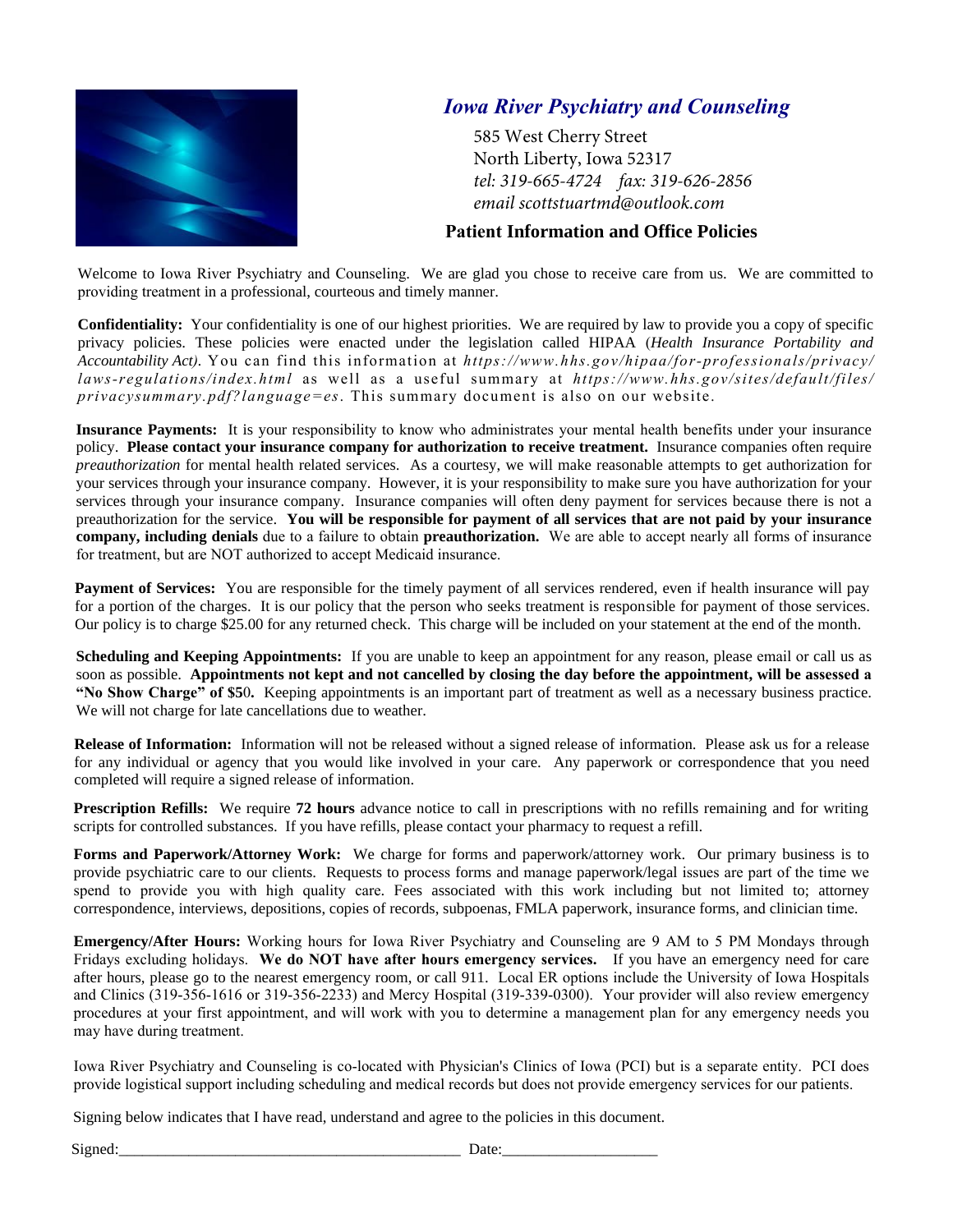#### **Iowa River Psychiatry and Counseling Patient Information**

| <b>Please Print:</b>                                                       |                                                                                                                                                                                                                                |                                                                                                                                                                                                                                |  |
|----------------------------------------------------------------------------|--------------------------------------------------------------------------------------------------------------------------------------------------------------------------------------------------------------------------------|--------------------------------------------------------------------------------------------------------------------------------------------------------------------------------------------------------------------------------|--|
|                                                                            |                                                                                                                                                                                                                                | First Name: MI: MI: Last Name: Nickname: Nickname:                                                                                                                                                                             |  |
|                                                                            |                                                                                                                                                                                                                                |                                                                                                                                                                                                                                |  |
|                                                                            |                                                                                                                                                                                                                                |                                                                                                                                                                                                                                |  |
| Circle $\setminus$ the number you would like to receive reminder calls at: |                                                                                                                                                                                                                                |                                                                                                                                                                                                                                |  |
| Home Phone<br>$\left($                                                     | May we identify ourselves: Yes [] No []<br>$\begin{tabular}{ c c c c } \hline \quad \quad & \quad \quad & \quad \quad & \quad \quad \\ \hline \end{tabular}$                                                                   |                                                                                                                                                                                                                                |  |
| Work Phone<br>$\left($                                                     | May we identify ourselves: Yes [] No []                                                                                                                                                                                        |                                                                                                                                                                                                                                |  |
| Cell Phone<br>$\left($                                                     | May we identify ourselves: Yes [] No []                                                                                                                                                                                        |                                                                                                                                                                                                                                |  |
|                                                                            |                                                                                                                                                                                                                                | Single [] Married [] Widowed [] Divorced [] Partner [] Name of significant other:                                                                                                                                              |  |
|                                                                            |                                                                                                                                                                                                                                |                                                                                                                                                                                                                                |  |
|                                                                            |                                                                                                                                                                                                                                |                                                                                                                                                                                                                                |  |
| <b>Emergency Contact:</b>                                                  |                                                                                                                                                                                                                                |                                                                                                                                                                                                                                |  |
|                                                                            |                                                                                                                                                                                                                                | Name: Name: Name: Name: Name: Neleationship: Name: Neleationship: Name: Neleationship: Name: Neleationship: Name: Neleationship: Name: Neleationship: Name: Neleationship: Name: Neleationship: Name: Neleationship: Name: Nel |  |
|                                                                            | Signature: Date: Date: Date: Date: Date: Date: Date: Date: Date: Date: Date: Date: Date: Date: Date: Date: Date: Date: Date: Date: Date: Date: Date: Date: Date: Date: Date: Date: Date: Date: Date: Date: Date: Date: Date: D |                                                                                                                                                                                                                                |  |
| If Patient is a Minor:                                                     |                                                                                                                                                                                                                                |                                                                                                                                                                                                                                |  |
|                                                                            |                                                                                                                                                                                                                                |                                                                                                                                                                                                                                |  |
|                                                                            |                                                                                                                                                                                                                                |                                                                                                                                                                                                                                |  |
|                                                                            |                                                                                                                                                                                                                                |                                                                                                                                                                                                                                |  |
|                                                                            |                                                                                                                                                                                                                                |                                                                                                                                                                                                                                |  |
| Guardian if not Father or Mother:                                          |                                                                                                                                                                                                                                |                                                                                                                                                                                                                                |  |
|                                                                            |                                                                                                                                                                                                                                |                                                                                                                                                                                                                                |  |
|                                                                            |                                                                                                                                                                                                                                |                                                                                                                                                                                                                                |  |
|                                                                            |                                                                                                                                                                                                                                | Signature of Parent/Guardian: Date: Date: Date:                                                                                                                                                                                |  |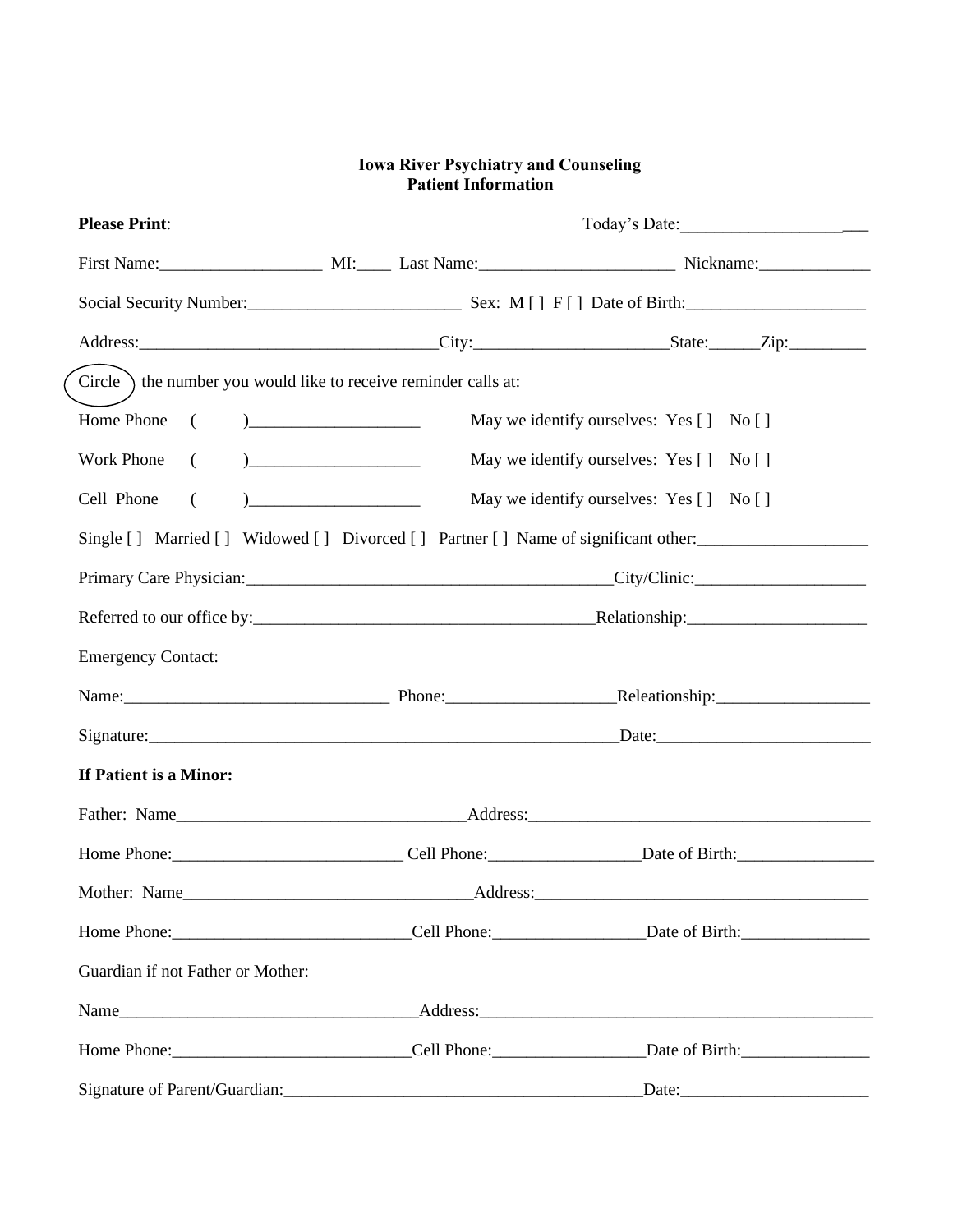### **Insurance Information Iowa River Psychiatry and Counseling**

If the Subscriber ID# is different from the Subscriber Social Security # please make sure to give us the subscriber social security # and date of birth. Your insurance company requires this information when we call on your behalf to check on a claim.

|                               |  | Member Address: New York Contract to the Contract of the Contract of the Contract of the Contract of the Contract of the Contract of the Contract of the Contract of the Contract of the Contract of the Contract of the Contr |  |
|-------------------------------|--|--------------------------------------------------------------------------------------------------------------------------------------------------------------------------------------------------------------------------------|--|
|                               |  |                                                                                                                                                                                                                                |  |
| <b>Guarantor Information:</b> |  |                                                                                                                                                                                                                                |  |
|                               |  |                                                                                                                                                                                                                                |  |
|                               |  |                                                                                                                                                                                                                                |  |
|                               |  |                                                                                                                                                                                                                                |  |
|                               |  |                                                                                                                                                                                                                                |  |
|                               |  |                                                                                                                                                                                                                                |  |

#### **Authorization:**

**I hereby authorize Iowa River Psychiatry and Counseling to furnish the insured's insurance company information, which said insurance company, may request concerning my present circumstances. I further authorize Iowa River Psyciatry and Counseling to release diagnostic information relative to my treatment, to a laboratory or hospital of my choice, for billing purposes only. I understand that I am financially responsible to Iowa River Psychiatry and Counseling for charges not covered by my insurance. I further authorize photocopies to be made of this authorization and assignment for attachment to any insurance form and authorize the insurance company to accept the photocopy. The authorization shall continue and be in force and effect until revoked in writing by me.** 

\_\_\_\_\_\_\_\_\_\_\_\_\_\_\_\_\_\_\_\_\_\_\_\_\_\_\_\_\_\_\_\_\_\_\_\_\_\_\_\_\_\_\_\_\_\_\_\_\_\_\_\_\_\_\_\_\_ \_\_\_\_\_\_\_\_\_\_\_\_\_\_\_\_\_\_\_\_\_\_\_\_\_\_\_\_\_\_\_\_\_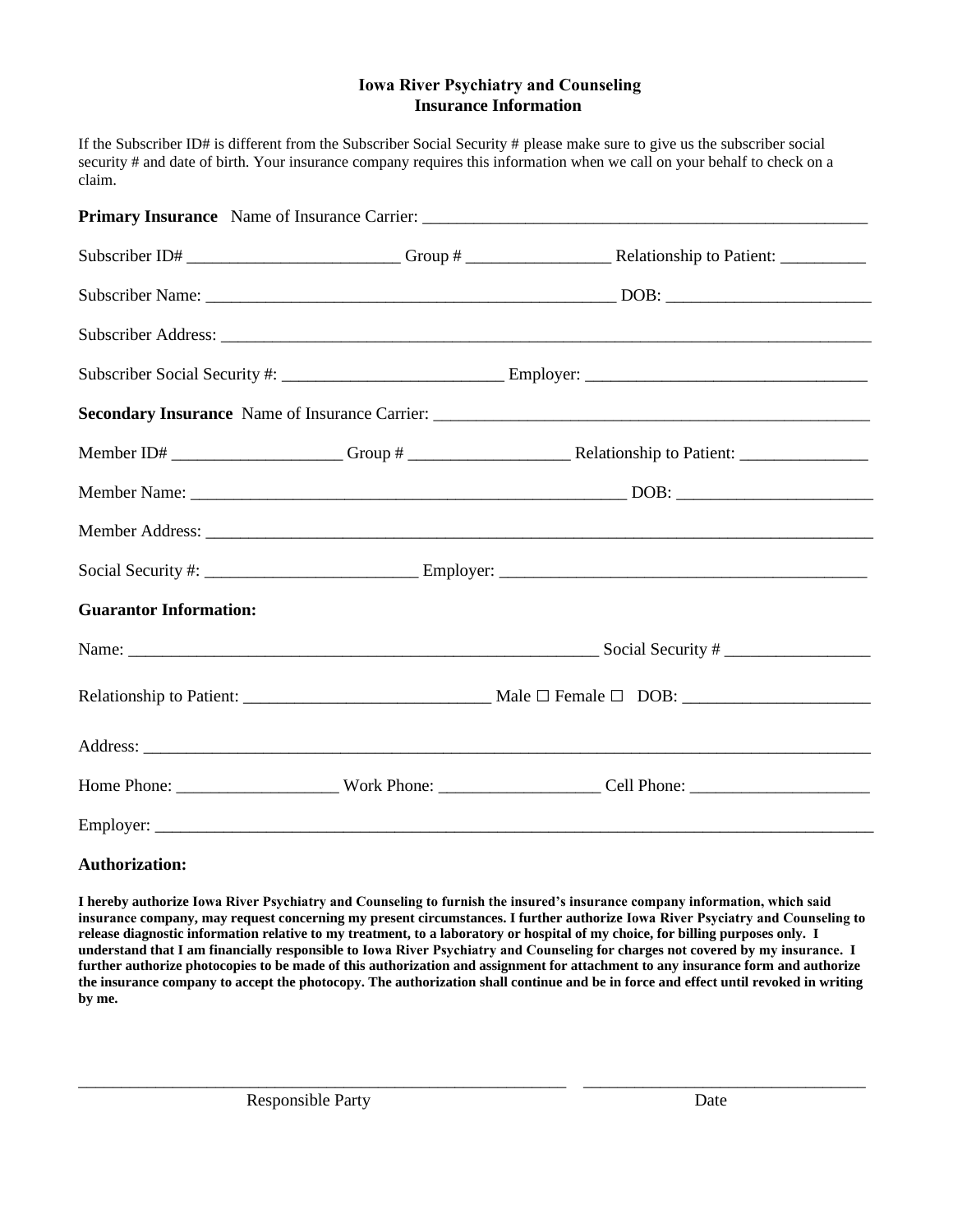### **Health Insurance Portability and Accountability Act (HIPAA)**

I acknowledge that I have received information from Iowa River Psychiatry and Counseling regarding HIPAA and my rights regarding confidentiality and protected information.

Signed:\_\_\_\_\_\_\_\_\_\_\_\_\_\_\_\_\_\_\_\_\_\_\_\_\_\_\_\_\_ Date:\_\_\_\_\_\_\_\_\_\_\_\_\_\_\_\_